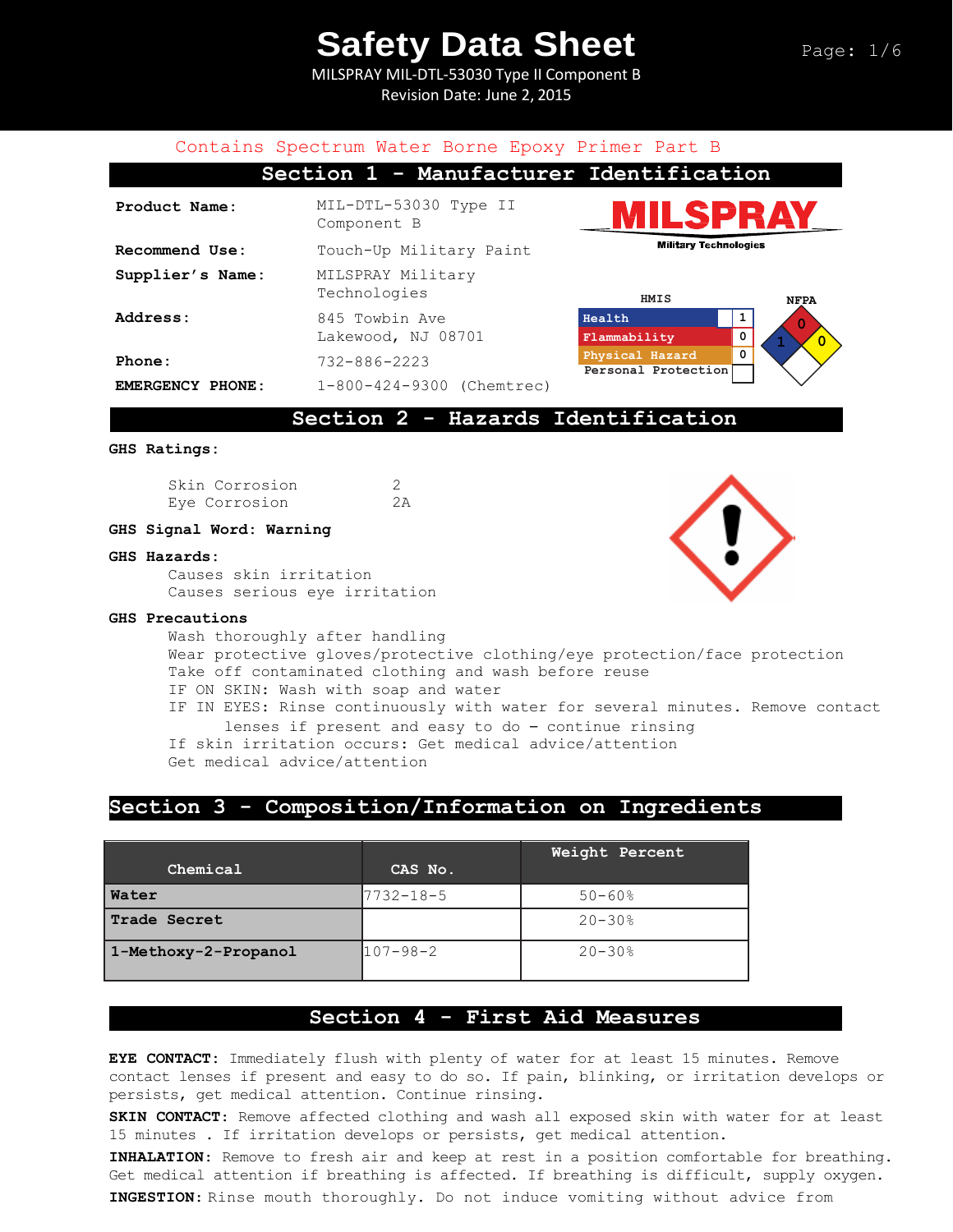MILSPRAY MIL-DTL-53030 Type II Component B Revision Date: June 2, 2015

poison control center or medical professional. Get medical attention if you feel unwell.

## **Section 5 - Fire Fighting Measures**

**FLASH POINT:** 100C (212F)

**LEL:** 2.00

**UEL:** 11.00

**SUITABLE EXTINGUISHING MEDIA:** Carbon dioxide, Carbon Dioxide, Foam

**SPECIAL FIRE FIGHTING PROCEDURES:** Not available.

**UNSUITABLE EXTINGUISHING MEDIA:** Not available.

**UNUSUAL FIRE & EXPLOSION HAZARDS:** Not available.

**PRODUCTS OF COMBUSTION:** Not available.

**PROTECTION OF FIREFIGHTERS:** Protective equipment: Wear suitable protective clothing, gloves and eye or face protection . Approved supplied-air respirator, in case of emergency.

**NON-EMERGENCY PERSONNEL**: Protective equipment: Wear Protective equipment as described in Section 8 . Emergency procedures: Evacuate unnecessary personnel.

**NFPA 704:** Health = 1 Flammability = 0 Instability = 0

## **Section 6 - Accidental Release Measures**

**PERSONAL PRECAUTIONS:** General measures: Evacuate area. Spill should be handled by trained clean-up crews properly equipped with respiratory equipment and full chemical protective gear (see Section 8). Ventilate area. Keep upwind.

**ENVIRONMENTAL PRECAUTIONS:** Avoid release to the environment. Prevent entry to sewers and public waters. Notify authorities if liquid enters sewers or public waters.

**METHODS OF CONTAINMENT:** Not available.

**METHODS OF CLEAN-UP:** Not available.

**OTHER INFORMATION:** Not available.

## **Section 7 - Handling and Storage**

**HANDLING**: Not available.

**STORAGE:** Not available.

## **Section 8 - Exposure Controls/Personal Protection**

| Chemical     | <b>OSHA</b><br>Exposure Limits | <b>ACGIH</b><br>Exposure |
|--------------|--------------------------------|--------------------------|
| Water        | OELs not<br>established        | OELs not<br>established  |
| Trade Secret | Not established                |                          |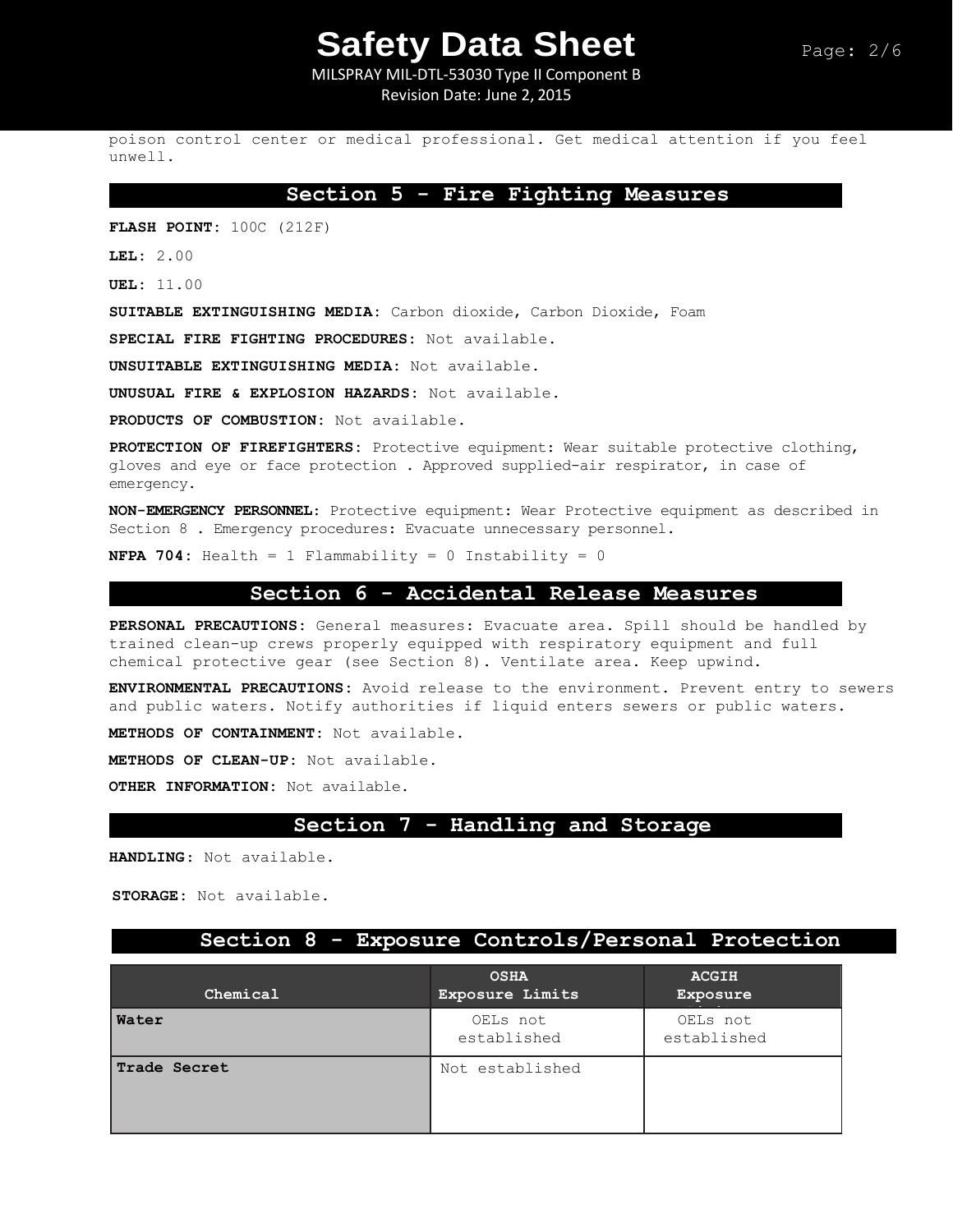MILSPRAY MIL-DTL-53030 Type II Component B Revision Date: June 2, 2015

| 1-Methoxy-2-Propanol | $VPEL 100ppm -$<br>TWA | TLV 50ppm -<br>TWA   |
|----------------------|------------------------|----------------------|
|                      | VPEL 150ppm -<br>STEL  | TLV 100ppm -<br>STEL |

**ENGINEERING CONTROLS:** Provide adequate general and local exhaust ventilation. Use process enclosures, local exhaust ventilation, or other engineering controls to control airborne levels below recommended exposure limits. Use explosion-proof equipment with flammable materials. Ensure adequate ventilation, especially in confined areas.

**EYE PROTECTION**: Wear eye protection, including chemical splash goggles and a face shield when possibility exists for eye contact due to spraying liquid or airborne particles.

**SKIN PROTECTION:** Wear long sleeves, and chemically impervious PPE/coveralls to minimize bodily exposure. **Hand Protection:** Use gloves chemically resistant to this material when prolonged or repeated contact could occur. Gloves should be classified under Standard EN 374 or ASTM F1296.Suggested glove materials are: Neoprene, Nitrile/butadiene rubber, Polyethylene, Ethyl vinyl alcohol laminate, PVC or vinyl . Suitable gloves for this specific application can be recommended by the glove supplier.

**RESPIRATORY PROTECTION**: Use NIOSH-approved dust/particulate respirator. Where vapor, mist, or dust exceed PELs or other applicable OELs, use NIOSH-approved respiratory protective equipment..

**HYGIENE**: Not available.

**Section 9 - Physical and Chemical Properties APPEARANCE:** Viscous liquid either colored or clear depending on product. **PHYSICAL STATE:** Liquid **% Volume Volatile:** 76.72 **Formula Lb/Gal:** 8.58 **Grams VOC/Liter Less Water:** 453 **ODOR:** Not available. **Boiling Range:** 100 to 125C **Lbs VOC/Gallon Less Water:** 3.78 **EVAPORATION RATE:** Slower than ether. **pH:** Not available. **MELTING POINT/FREEZING POINT:** Not available. **FLASH POINT:**  $-5^{\circ}$ C (23°F) **FLAMMABILITY:** Not available. **UPPER/LOWER LIMITS FLAMMABITLITY:** Not available. **VAPOR PRESSURE:** Not available. **RELATIVE DENSITY:** 1.028 **SOLUBITLITY:** Not available. **PARTITION COEFFICICIENT:** Not available. **AUTO-IGNITION TEMPERATURE:** Not available. **DECOMPOSITION TEMPERATURE:** Not available. **VISCOSITY:** Not available. **VAPOR DENSITTY:** Heavier than air.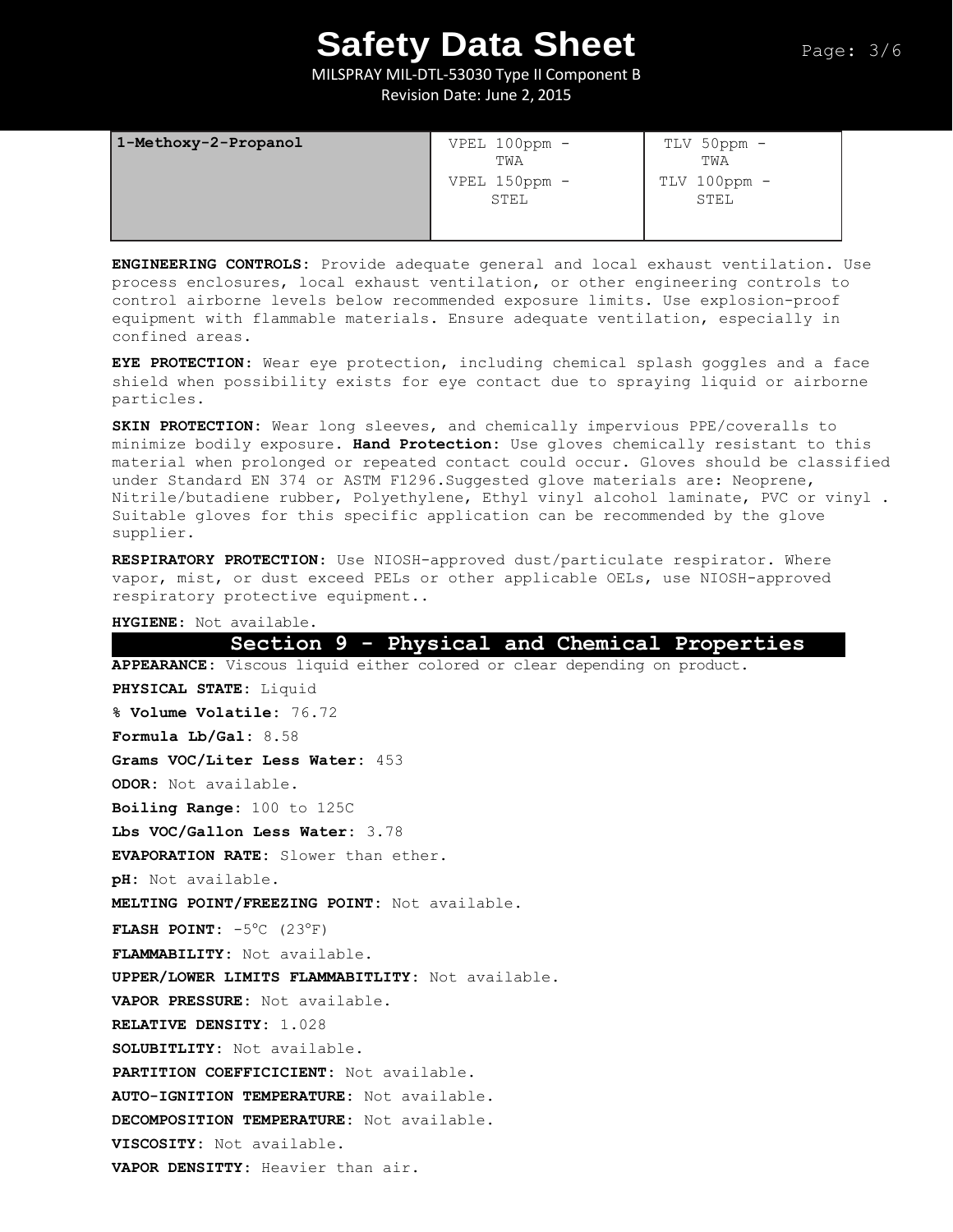MILSPRAY MIL-DTL-53030 Type II Component B Revision Date: June 2, 2015

## **Section 10 - Stability and Reactivity**

**STABILITY:** Is stable.

**CONDITIONS TO AVOID:** Not available.

**INCOMPATIBLE MATERIALS:** Not available.

#### **HAZARDOUS DECOMPOSITION PRODUCTS:**

Strong oxidizing agents

Oxides of carbon, such as carbon dioxide & carbon monoxide.

**POSSIBILITY OF HAZARDOUS REACTIONS:** Hazardous polymerization will not occur.

## **Section 11 - Toxicological Information**

**LIKELY ROUTES OF EXPOSURE:** Eye contact, Skin contact, Ingestion, and Inhalation

**EYE:** Can cause eye irritation. Symptoms include stinging, tearing, redness, and swelling of eyes.

**INHALATION:** Breathing of vapor or mist is possible. Breathing small amounts of this material during normal handling is not likely to cause harmful effects. Breathing large amounts may be harmful. Symptoms usually occur at air concentrations higher than the recommended exposure limits.

**SKIN:** May cause mild skin irritation. Prolonged or repeated contact may dry the skin. Symptoms may include redness, burning, drying and cracking of skin, and skin burns. Passage of this material into the body through the skin is possible, but it is unlikely that this would result in harmful effects during safe handling and use.

**INGESTION:** Swallowing small amounts of this material during normal handling is not likely to cause harmful effects. Swallowing large amounts may be harmful. This material can get into the lungs during swallowing or vomiting. This results in lung inflammation and other lung injury.

**MEDICAL CONDITIONS AGGRAVATED BY EXPOSURE:** Signs and symptoms of exposure to this material through breathing, swallowing, and/or passage of the material through the skin may include: mouth and throat irritation, stomach or intestinal upset, irritation of the nose,throat & airways, central nervous system depression, high blood sugar, coma.

**TARGET ORGANS:** Eyes, Kidneys, Liver, Lungs, Central Nervous System, and Skin. This material shortens the time of onset or worsens the liver and kidney damage induced by other chemicals. Overexposure to this material has been suggested as a cause of the following effects in laboratory animals: mild, reversible liver effects, mild, reversible kidney effects, blood abnormalities.

**CANCER INFORMATION:** Based on the available information, this material cannot be classified with regard to carcinogenicity. This material is NOT listed as a carcinogen by the International Agency for Research on Cancer, the National Toxicology Program, or the Occupational Safety and Health Administration.

**DEVELOPMENTAL INFORMATION**: Not available.

**CARCINOGENICITY:** Not available.

**MIXTURE TOXICITY:** Inhalation Toxicity LC50: 350mg/L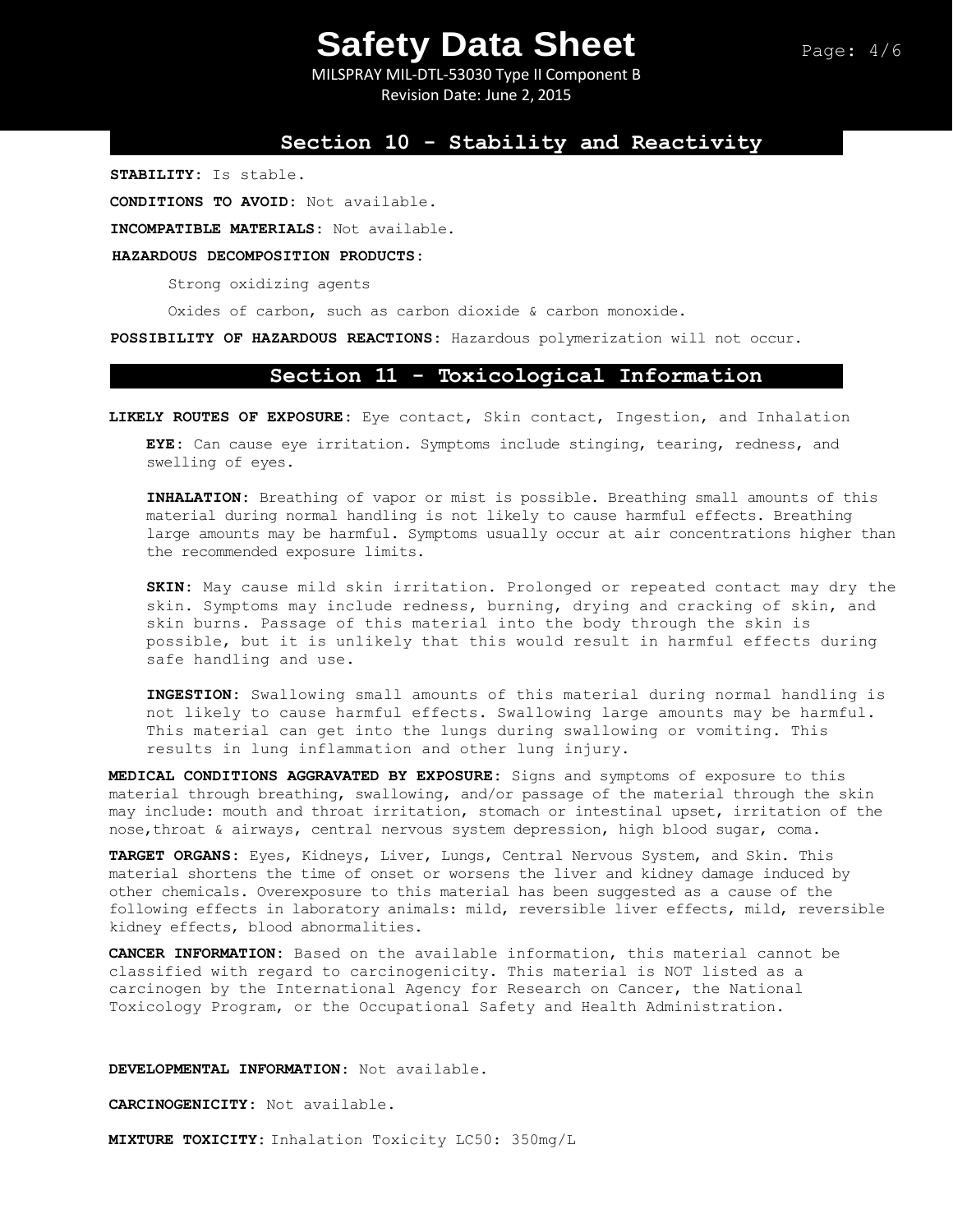MILSPRAY MIL-DTL-53030 Type II Component B Revision Date: June 2, 2015

#### **COMPONENT TOXICITY:**

| Chemical             | LD50                     | LC50 |
|----------------------|--------------------------|------|
| 1-Methoxy-2-Propanol | Dermal: 13 g/kg (Rabbit) |      |

## **Section 12 - Ecological Information**

**ENVIRONMENTAL EFFECTS:** Not available.

## **Section 13 - Disposal Considerations**

Dispose in a safe manner in accordance with local/national regulations. Do not allow the product to be released into the environment.

Do not discharge to public wastewater systems without permit of pollution control authorities. No discharge to surface waters is allowed without an NPDES permit.

## **Section 14 - Transport Information**

#### **DOMESTIC (USDOT):**

Proper Shipping Name: Paint: Non-Hazardous Water Base Paint Hazard Class: Not applicable. Packing Group: Not applicable.

## **Section 15 - Regulatory Information**

**State of California Safe Drinking Water and Toxic Enforcement Act of 1986 (Proposition 65):** WARNING! This product contains the following chemicals which are listed by the State of California as carcinogenic or a reproductive toxin:

1-Methoxy-2-Propanol 20 to 30 %

**Commonwealth of Massachusetts "Right to Know":** This product contains the following toxic or hazardous substances which appear on the Massachusetts Substance List:

1-Methoxy-2-Propanol 20 to 30 %

**New Jersey Worker and Community Right To Know Hazardous Substance List:** The following substances appear on the New Jersey Right To Know Hazardous Substance List:

1-Methoxy-2-Propanol 20 to 30 %

**Commonwealth of Pennsylvania Worker and Community Right-To-Know Act:** This product contains the following chemicals which appear on the Pennsylvania Hazardous Substance List:

107-98-2

#### **Safety Phrase:**

All components of this product are listed on the TSCA Inventory or are exempt.

- None